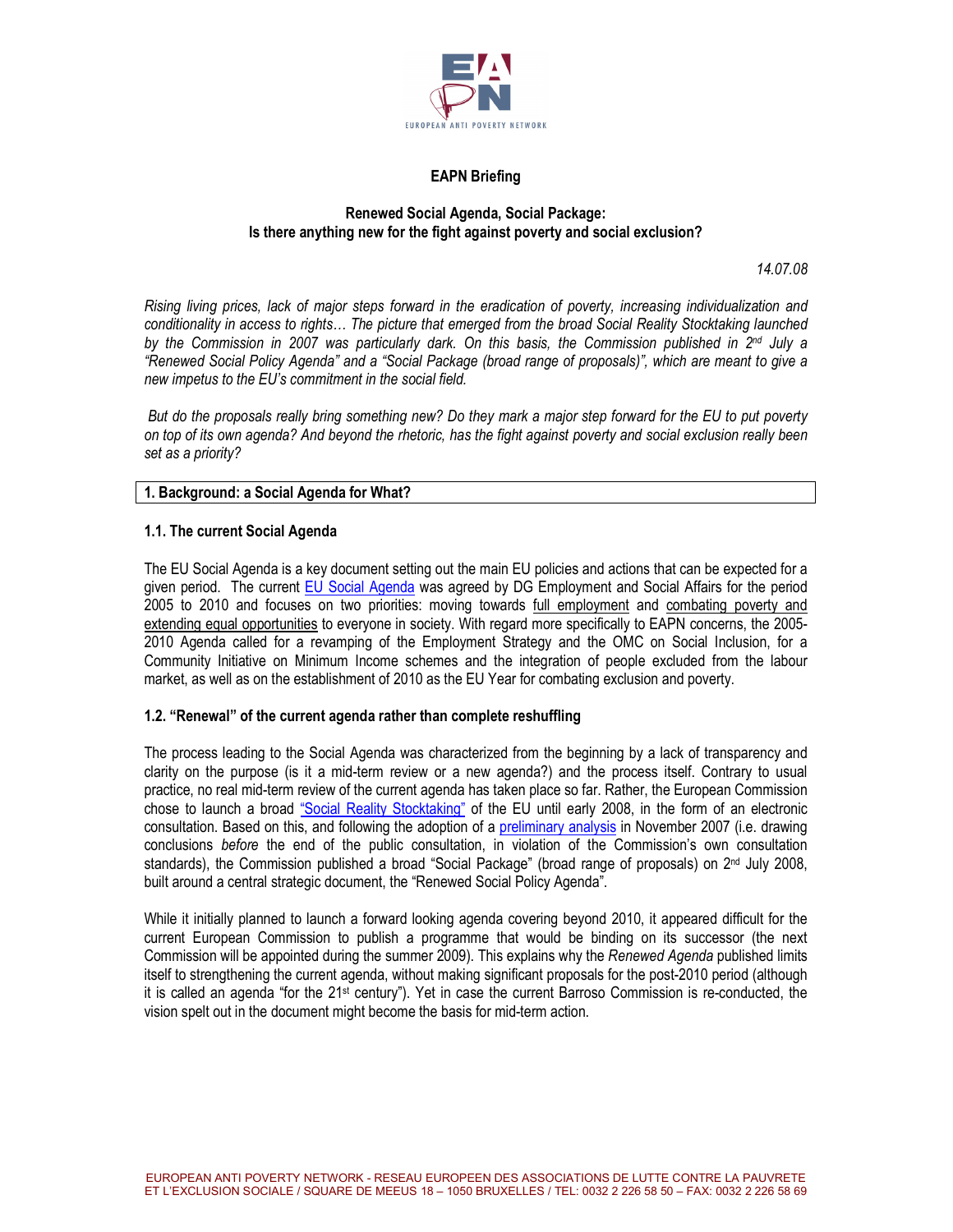#### 2. Much ado about nothing?

 $\triangleright$  The Renewed Social Policy Agenda, as well as all initiatives in the Social Package, can be found on the new DG Employment Website.

# 2.1. The package: a shopping list rather than a strong vision?

On 2<sup>nd</sup> July, the European Commission published not only a "Renewed Social Policy Agenda", but also a whole range of proposals, meant to illustrate its commitment to putting social concerns back at the top of its priorities. Brought together under the umbrella of the framework communication "Renewed Social Agenda: opportunities, access and solidarity in the 21<sup>st</sup> century", spelling out the Commission's overall approach, the 21 document package represents a mixture of "soft" and "hard law" tools, covering a wide range of fields: employment and social affairs, education and youth, health, information society, economic affairs.

These include several proposals for legislation (namely on anti-discrimination outside the workplace, works council, health and social dialogue in the maritime sector), as well as communications and working documents on a variety of issues, including: the Revised Open Method of Coordination on Social Protection and Social Inclusion, the EU instruments and policies in favour of the Roma, the follow-up of the EU Year of Equal Opportunities for All, on the European Globalisation Adjustment Funds, tele-working, Services of General Interest, Citizens' Wellbeing in the information society, the efficiency of social expenditure.

The wide range of areas covered reflect an attempt to integrate horizontally ('"mainstream") social concerns across the broad range of EU policies, which also explains why the Commission's Secretariat General (ensuring coordination between the different DGs) has had for the first time a major role in the process. By putting in the package proposals in which the social dimension does not appear as the first characteristic, this also resulted in watering down the ambition to put social cohesion and the fight against inequalities back at the top of EU's priorities, as well as in a lack of coherence and prioritisation, with major proposals being overshadowed by the mass of texts.

#### 2.2. The Renewed Social Agenda Communication

The Communication "Renewed Social Policy Agenda: opportunities, access and solidarity in the 21<sup>st</sup> century for Europe" outlines the rationale and the structure of the Social Package. It is also where the main initiatives in the package are brought together. The communication claims to build the future of social policy around three main axes:

- creating opportunities (i.e. "generating more and better jobs" and facilitate mobility),
- providing access (i.e. to education, social protection, health care and services),
- demonstrating solidarity (i.e. on an inter-generational, regional, wealth inequality basis).

The Communication focuses over 7 thematic areas: children and youth; investing in people; mobility; longer and healthier lives; combating poverty and social exclusion; fighting discrimination; the global scene; to be tackled through five types of instruments: legislation, the OMC, funding, social and civil dialogue.

Rather than providing a long term programme, the Communication defines a vision that should be the basis for future EU action, but limits its concrete proposals for the years 2008-2009. The initiatives most relevant to the fight against poverty include: the development of a more comprehensive approach to child poverty, based on quantitative targets; the organisation of a Forum to discuss social rights and labour mobility; the publication of a Communication on Health Inequalities in 2009; the proposal of a recommendation on Active Inclusion in 2008- 2009; reshaping the EU's food aid programme (in relation with debates around the future of the CAP and rising food prices); action on financial inclusion and digital literacy; reporting on EU instruments and policies in favour of the Roma Community, focusing the OMC on the at risk poverty rate of women; a proposal to strengthen the OMC (including by setting quantitative targets, see below).

The Renewed Social Policy Agenda entails some positive developments, in particular the intention to establish European level targets for the fight against poverty and to establish a measure of well being which goes beyond the traditional GDP measure, the strengthening of the Social Open Method of Coordination, the proposed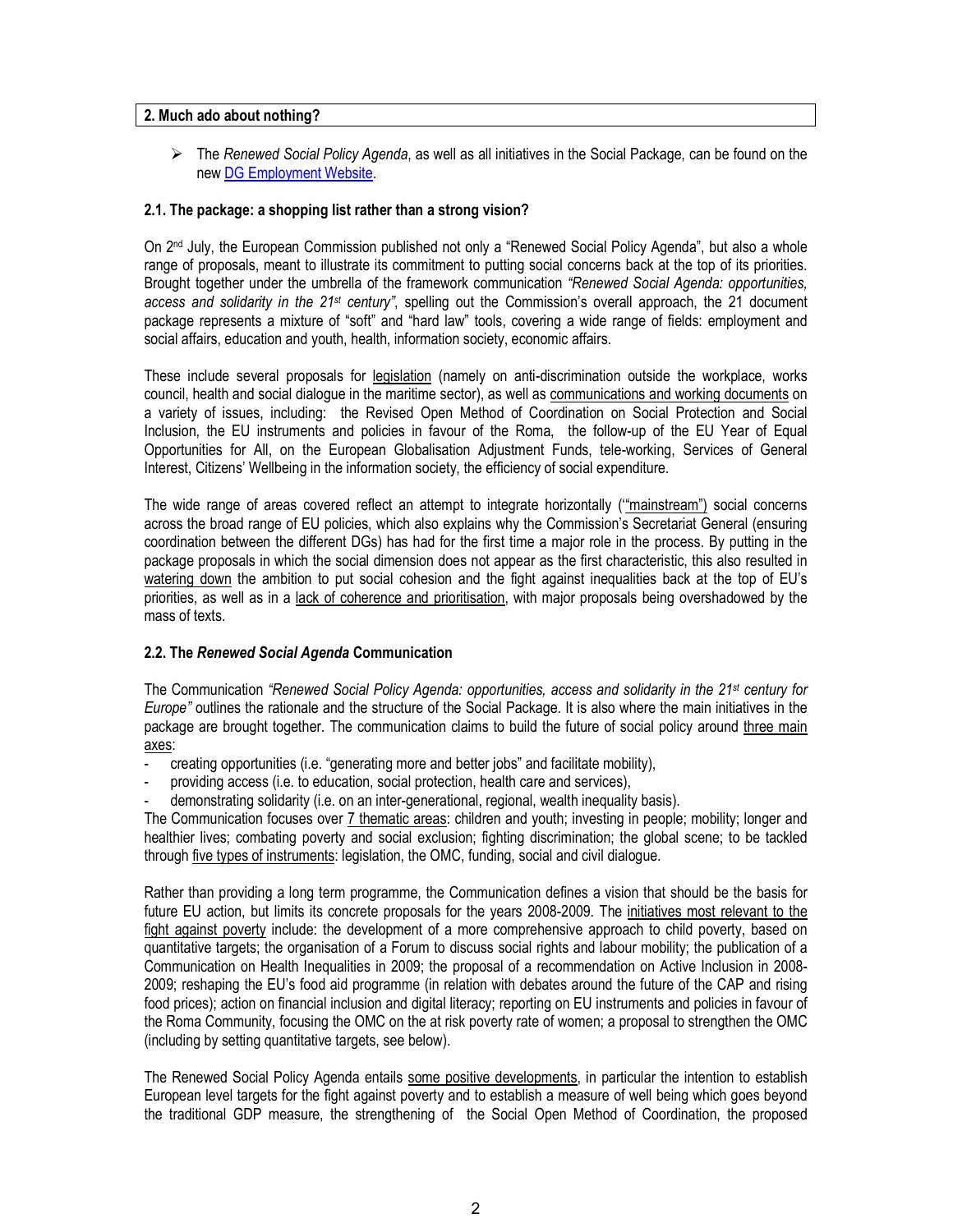recommendations on active inclusion, the proposal for strengthened anti discrimination legislation. Yet, despite the clear statement that poverty is in the EU is unacceptable, the Renewed Social Agenda most of the time limits itself to re-stating previous commitments and does not bring forward any significantly new proposal.

Besides, it falls short to set a new ambition for the EU. The focus on equal opportunities and skills, rather than on achieving strong social standards and delivering solidarity and equality of results underlines the widespread acceptance that public authorities can do nothing about growing inequalities, and represents a major step back in terms of the EU's ambition to be a driver for social progress. This also translates in an over-focus on the supply side of labour market policies (building skills rather tackling precarious employment), increasing focus on specific target groups (at the expense of a more universalist approach), lack of prioritisation of standards and hard law (the Commission almost systematically opting for "soft law" tools, expect in the fields of working conditions and discrimination).

# 2.3. Other initiatives within the package

The Social Package entails a broad range of initiatives (please see ANNEX for detail of all of them). In addition, to the "Renewed Social Policy Agenda", EAPN will be paying particular attention to the following.

**The revised OMC**<sup>1</sup> – One of the key proposals in the fight against poverty and social exclusion is the Communication "A renewed commitment to social Europe: Reinforcing the Open Method of Coordination for Social Protection and Social Inclusion". After assessing the current reality of the OMC, its strengths and weaknesses, the Communication sets out proposals for strengthening the OMC, in particular in terms of making progress on implementation with specific targets on poverty, child poverty and working poverty at EU and national level, and increasing the overall priority given to improving political commitment and visibility, better interaction with Lisbon, stronger tools and greater ownership including governance.

. New anti-discrimination legislation - The proposal for a Directive on Anti-Discrimination beyond the labour market aims to fill the current legislative gap, where some grounds of discrimination recognised in the Treaty are protected (gender, ethnicity) but others not (religion, age, disability, sexual orientation). The proposal is based on the scope of the so-called "race directive" and covers social protection (including social security and health care), social advantages, education, access to and supply of good and services available to the public, including housing. The proposal is a major step forward (and it is particularly positive that all grounds are covered, while the Commission initially planned to cover only disability), but major concerns remain with its material scope: numerous exception clauses which make equal treatment become the exception rather than the rule, exception clauses in education which might take disability and religion outside the scope of the legislation, lack of mention of multiple discrimination, exception clause in access to financial services, limited application to contracts between individual with regard to housing. The proposal now has to be adopted by the Council at unanimity, following consultation by the European Parliament.

**Health –** The Package entails a Proposal for a Directive on the application of patients' rights in cross-border healthcare, which aims to facilitate patients' mobility by clarifying the right to access healthcare in another EU country and ensuring high quality cross border healthcare. The proposal is clearly part of the internal market agenda and, rather than ensuring equality of access to healthcare, focuses primarily on the notions of patients' choices and widening opportunities: concerns on accessibility and affordability to the most vulnerable are rather absent from the proposal.

**Decent work – Rather than setting out a new work area, the Commission Staff Working Document "Report on** the EU contribution to promoting decent work for all in the world" is a follow-up to the Commission's 2006 Communication on decent work. The report defines Decent Work as a concept essentially linked to the international development and the EU's external relations (employment, rights at work, social protection, social dialogue, gender, CSR, ILO Convention, UN's Millennium Development Goals). Yet it fails short to establishing a real link between internal and external policy challenges.

<sup>-</sup><sup>1</sup> Please note that further detail on the Communication on the OMC will be given in a specific EAPN response to the Communication.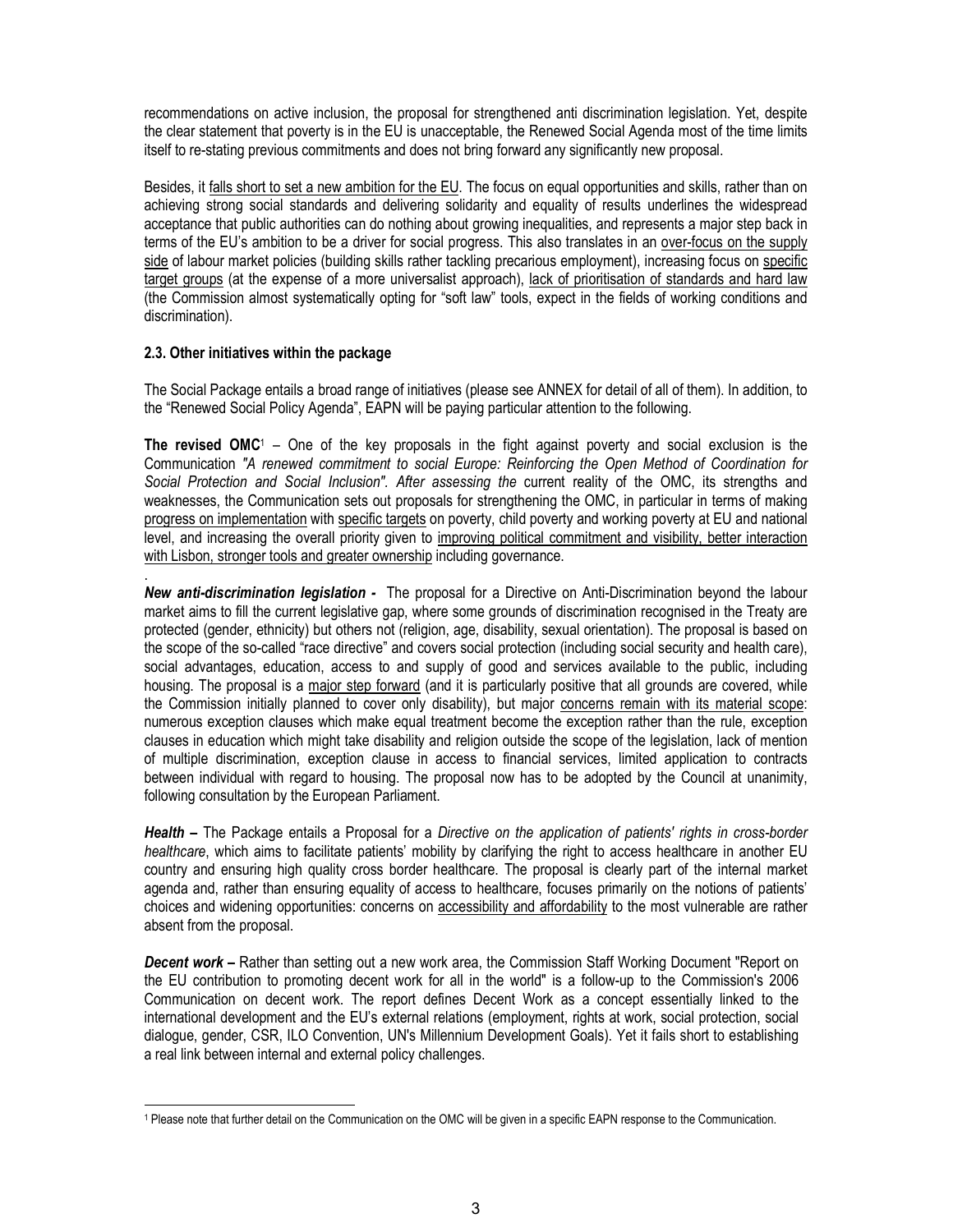Community Instruments and Policies in favour of the Roma – As  $\epsilon$  295 million from EU funds have been granted to the Roma, the Staff Working Paper highlights initiatives in the fields of lifelong learning, access to rights, fight against discrimination, healthcare, urbanism and infrastructures which have benefited from financial support of the EU (mostly structural funds). The document will feed into the September 2008 summit on Roma.

#### 3. Follow-up

#### 3.1. Lack of a common approach between the institutions

The Renewed Social Agenda (umbrella communication) is part of a broader process: strictly speaking, it is a document by the European Commission, which has its own legal personality and does not need to be approved by other institutions. In the past, each institution has reacted separately to the proposals, but the Social Agenda will not succeed if it does not enjoy a strong support from the other two key European institutions. Therefore, some actors (including in particular the Social Platform, supported by EAPN) are now asking for a more coordinated approach through a Social Pact to be adopted jointly by the main actors, which would clearly demonstrate the EU's commitment to moving forward on social issues and put them on top of the agenda.

The other initiatives which are part of the "Social Package" will each follow a specific process: while the legislative proposals have to be discussed by the other institutions, only some of the communications and working documents will be subject to a reaction.

# 3.2. The Council and French Presidency

The Council of Ministers is expected to publish conclusions on the Social Agenda by the end of the Year. Yet it is not yet clear which form this will take with regard to the Renewed Social Agenda: Council members are not eager to replicating the 2000 exercise of a long and difficult negotiation around the Commission's own proposal and might just opt for some conclusions.

At first sight, this reflects a lack of political will and will not help to give more visibility and political backing to the Social Agenda. Yet, the French presidency has announced that it will make the agreement on common poverty reduction targets one of its priorities.

Other proposals will follow a different process, in particular the proposals for legislation (e.g. discrimination, works council), where the first meetings will be held before the summer break.

# 3.3. The European Parliament

The European Parliament will react to the Renewed Social Policy Agenda through an own initiative resolution. With regard to the other documents within the Social Package, it remains to decide which ones will be subject to specific reports (except the proposals for legislation where the Parliament has to be automatically consulted).

The timing and rapporteurs for the different reports will be decided during a coordinator meeting of the EMPL committee to take place on 10<sup>th</sup> September.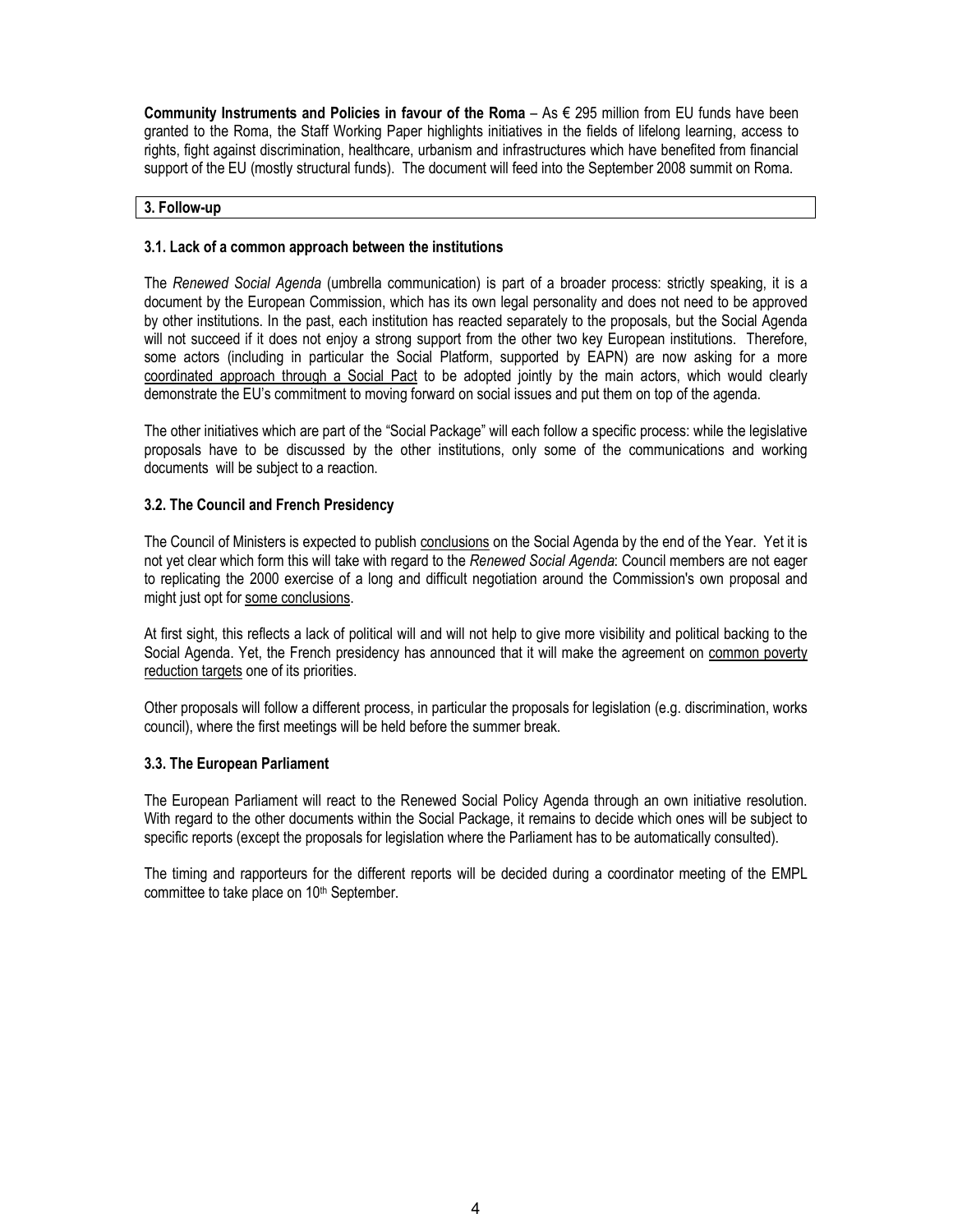# ANNEX 1

# Renewed Social Agenda: The elements of the package (MEMO from the European Commission)

# Employment and social affairs

- Communication from the Commission "Renewed social agenda: Opportunities, access and solidarity in 21st century Europe. This "umbrella Communication" outlines the rational and structure of the renewed social agenda. It also gives a wide-ranging overview of existing and new measures and instruments in the context of social Europe and the Renewed Social Agenda and provides an outlook towards future initiatives (see also MEMO/08/466 on the EU's social achievements up to now).
- Proposal for a Directive of the European Parliament and of the Council on the establishment of a European Works Council or a procedure in Community-scale undertakings and Community-scale groups of undertakings for the purposes of informing and consulting employees (recast), Proposal for a revised Directive on European Works Councils (see IP/08/1073 + MEMO/08/468). This proposal will improve the role of European Works Councils in informing and consulting employees.
- Commission Staff Working Document "The role of transnational company agreements in the context of increasing international integration" (see IP/08/1073). An analysis of the agreements concluded between management and workers' representatives in companies located in several countries.
- Commission Staff Working Document "Restructuring and Employment: the contribution of the European Union". A report on the contribution of the EU in dealing with the effects of restructuring on employment.
- Commission Staff Working Document "Report on the implementation of the European social partners' Framework Agreement on Telework" (see IP/08/1073). A comprehensive account of how this ground-breaking agreement by employers' and workers' representatives has been implemented throughout the EU.
- Proposal for a Council Directive implementing the principle of equal treatment between persons irrespective of religion or belief, disability, age or sexual orientation (see IP/08/1071 + MEMO/08/461). Legislative proposal to complete the existing European legal framework to combat discrimination.
- Communication from the Commission "Non-discrimination and equal opportunities: A renewed commitment"(see IP/08/1071 + MEMO/08/461). The Commission's overall policy approach to tackling discrimination as a follow-up to the 2007 European Year of Equal Opportunities.
- Commission Staff Working Document on "Community Instruments and Policies for Roma Inclusion"(see IP/08/1072 + MEMO/08/462). A specific report on the situation of Europe's Roma minority and the tools that exist at European and national levels to improve it.
- Commission Staff Working Document "First biennial report on the situation of social services of general interest in the EU" (see MEMO/08/465). An analysis of the role and situation of social services of general interest in Europe as well as the challenges faced.
- Communication from the Commission "A renewed commitment to social Europe: Reinforcing the Open Method of Coordination for Social Protection and Social Inclusion". A revision of the EU's system for coordinating national policies to tackle poverty and guarantee social protection.
- Communication from the Commission "Solidarity in the face of change: The European Globalisation Adjustment Fund (EGF) in 2007 - Review and Prospects" (see MEMO/08/464). The first annual report on the functioning of the EU's fund to support those negatively affected by globalisation.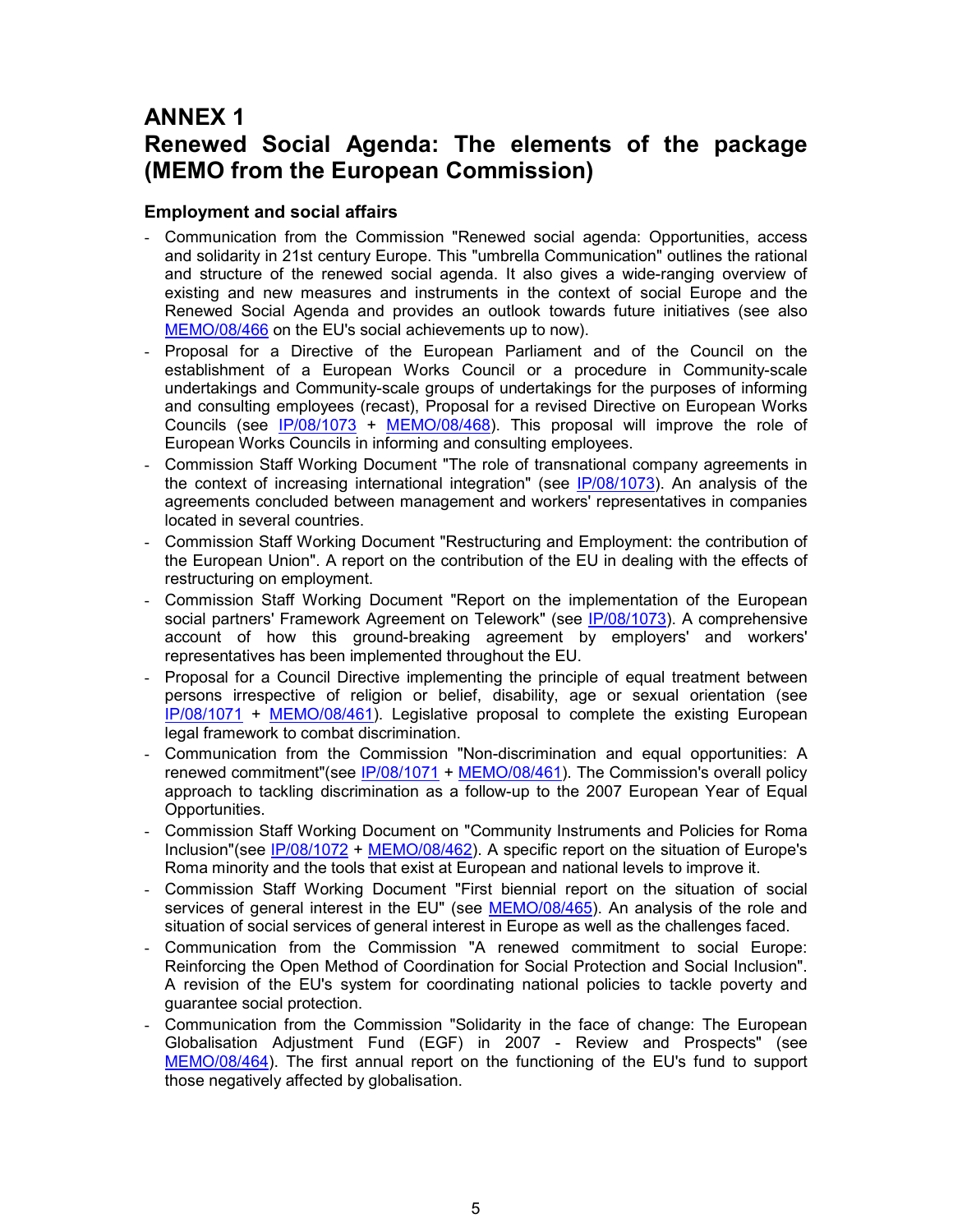- Commission Staff Working Document "Report on the EU contribution to promoting decent work for all in the world" (see MEMO/08/463). A follow-up to the Commission's 2006 Communication on decent work and the progress made since.
- Proposal for a Council Directive implementing the Agreement concluded by the European Community Shipowners' Associations (ECSA) and the European Transport Workers'' Federation (ETF) on the Maritime Labour Convention, 2006 and amending Directive 1999/63/EC. A proposal to incorporate international maritime working standards in European law following an agreement by European social partners in the sector.

# Education and youth

- Communication from the Commission "Improving competences for the 21<sup>st</sup> Century: An Agenda for European Cooperation on Schools". In this Communication, the Commission is proposing an agenda for cooperation among the Member States in three main areas, to make school systems more relevant to pupils' and employers' needs:

First, there needs to be a focus on giving all pupils the competences they need for life in our rapidly changing knowledge society. This includes: increasing levels of reading literacy and numeracy; reinforcing learning-to-learn skills; and modernising curricula, learning materials, teacher training, and assessment accordingly.

Second, there needs to be a commitment to provide high quality learning for every student. This involves generalising pre-school education; improving equity in school systems; reducing early school leaving; and improving support within mainstream schooling for students with special needs.

Third, Member States need to strive to improve the quality of teachers and school staff. This will require more and higher quality teacher education; more effective teacher recruitment; and help for school leaders to focus on improving learning.

- Green Paper on Education of Migrant Children

In its Green Paper "Migration & Mobility: challenges and opportunities for EU education systems", the Commission takes the view that policies significantly influence school performance, and points out that those systems that strongly prioritise equity in education are also the most effective in integrating migrant pupils. The Paper consequently explores the issues of how to prevent the creation of segregated school settings, so as to improve equity in education; how to accommodate the increased diversity of mother tongues and cultural perspectives and build intercultural skills in the EU; and how to adapt teaching skills and build bridges with migrant families and communities.

Proposal for a Council Recommendation on mobility of young volunteers across Europe Recommendation on the mobility of volunteers. This Recommendation is the first ever in the area of youth policy. It is an initiative to create more opportunities for young people to volunteer across Europe. Young people who wish to volunteer in another Member State currently do not have enough opportunities to do so. With this proposal, the Commission is encouraging Member States to improve the interoperability of national youth volunteering schemes in order to make it easier for a volunteer from one country to participate in the volunteering schemes of another. The proposal does not call for radical change, but rather an evolution of mechanisms that already exist within the Member States.

# **Health**

- Proposal for a Directive on the application of patients' rights in cross-border healthcare. This proposal for a directive aims at clarifying and promoting the right of patients to gain access to healthcare in another EU country by ensuring, at the same time, high quality and safe cross border healthcare throughout Europe. On this basis, patients will be able to make an informed choice, in full confidence about the reimbursement that they are entitled to and about safety and quality of the care that they will receive. It will also provide a basis for increased cooperation between healthcare systems. The EC aims as well to better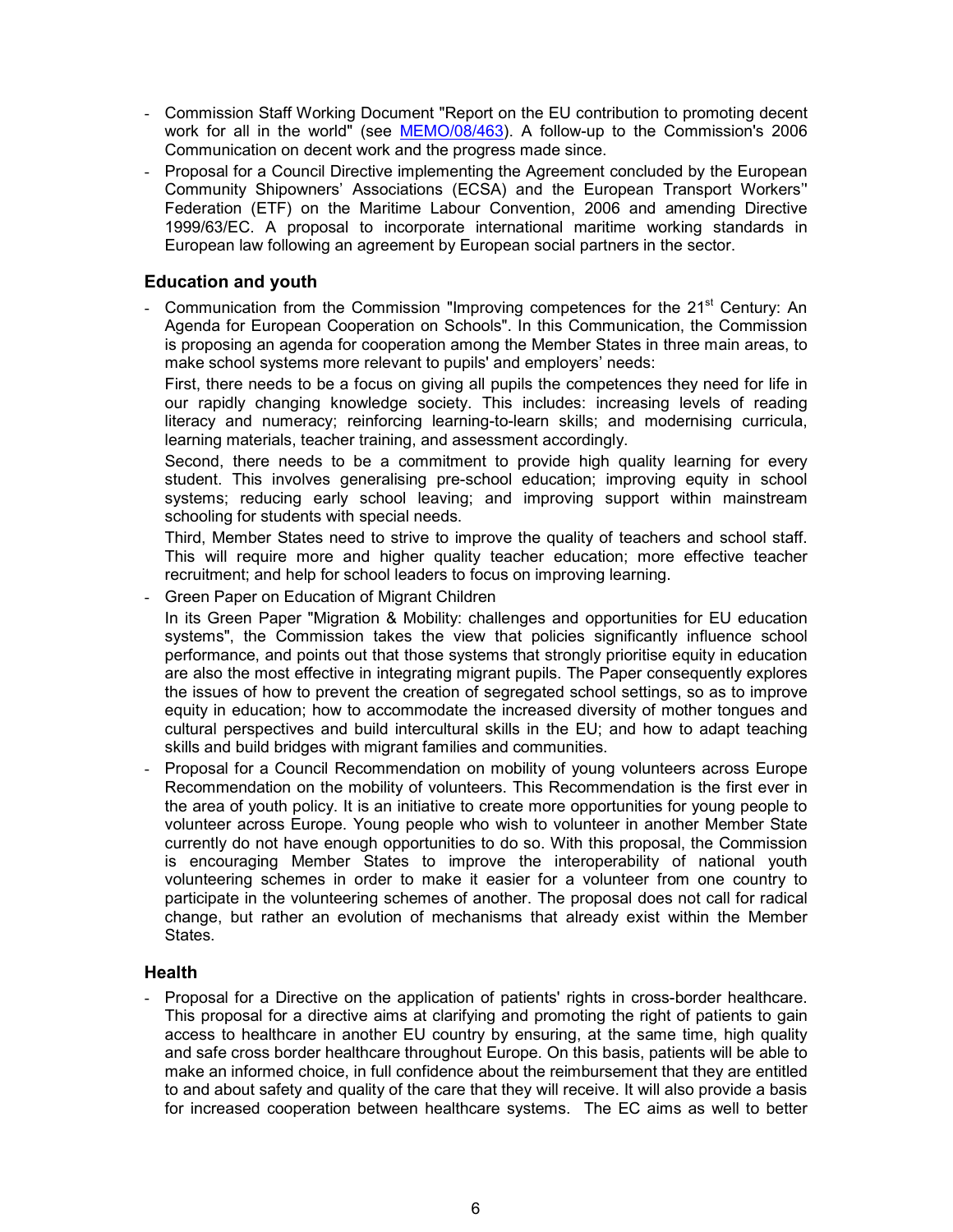sharing of expertise, innovation and information. The challenge is to give more opportunities and guarantees to citizens without affecting the financial sustainability of national health systems.

- Communication from the Commission 'A Community framework on the application of patients' rights in cross-border healthcare'

# Information society

- Commission Staff Working Document "A renewed social agenda for Europe: Citizens Wellbeing in the Information Society", three concrete elements from the Staff Working paper upon which 2 IPs will be issued as part of the Social package:

# - eHealth:

Recommendation on cross-border interoperability of electronic health record (EHR) systems: The Recommendation aims to provide Member States with basic principles and guidelines for ensuring that vital information on patients is accessible anywhere at any time throughout Europe – no matter where the patient or doctor are based. It will address the steps that Member States should take to establish an EHR system compatible with those in other Member States.

Large scale pilot project on Smart Open Services (SOS): The new project will strive to ensure compatibility of electronic medical information (including a summary of essential information such as blood group, known allergies, medical conditions) regardless of language or sophistication of technology and without having to establish one common system throughout Europe.

- e-accessibility: A public consultation will be launched to explore possibilities for making websites and information and communication technologies and services in general, more user friendly, especially for people with disabilities and functional limitations.

# Economic affairs

- Commission Staff working Document "Efficiency and effectiveness of social spending". The staff working document contains suggests ways how to spend public money more efficiently in the field of social protection, e.g. by ensuring that social policies and tax systems do not act as a disincentive to work and encourage life-long learning; through policies fostering education and human capital formation throughout the life cycle and through developing a culture of systematic evaluation of the money we spend must be developed.